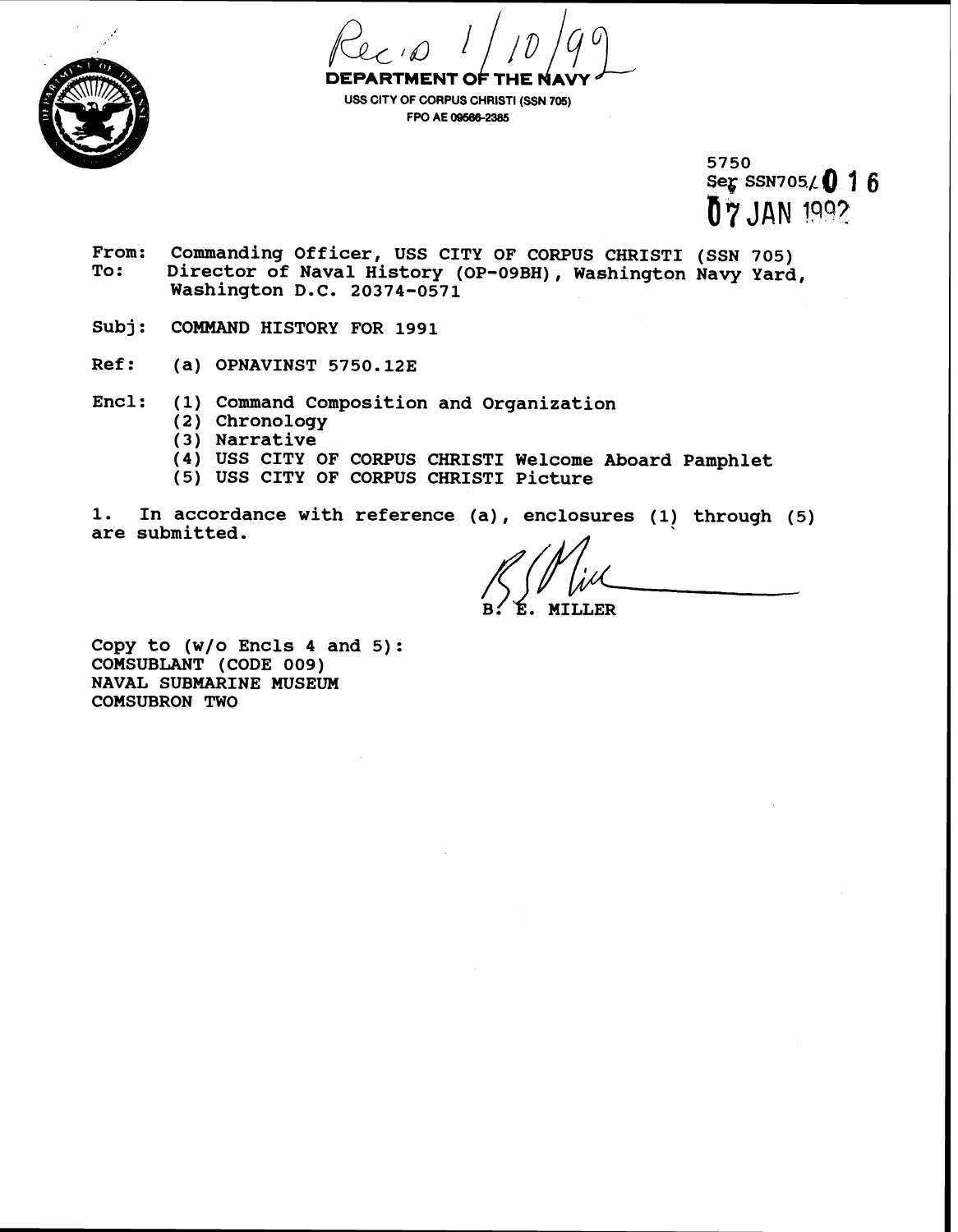# **COMMAND COMPOSITION AND ORGANIZATION**

## **1. MISSION:**

**In accordance with COMSUBLANT OPORD 2000 the ship's mission is to carry out tasks assigned by higher authority, fulfill assigned commitments, maintain high standards of personnel and material readiness for naval action, and strive continuously to improve submarine tactics in the accomplishment of the mission.** 

- **2. ORGANIZATIONAL STRUCTURE:** 
	- **a. Immediate Senior in Chain of Command (ISIC): Commander Submarine Squadron TWO**
	- **b. Units under operational/administrative control: None.**

# **3. COMMANDER AND BIOGRAPHY: a. Commander: CDR Bruce E. Miller, USN**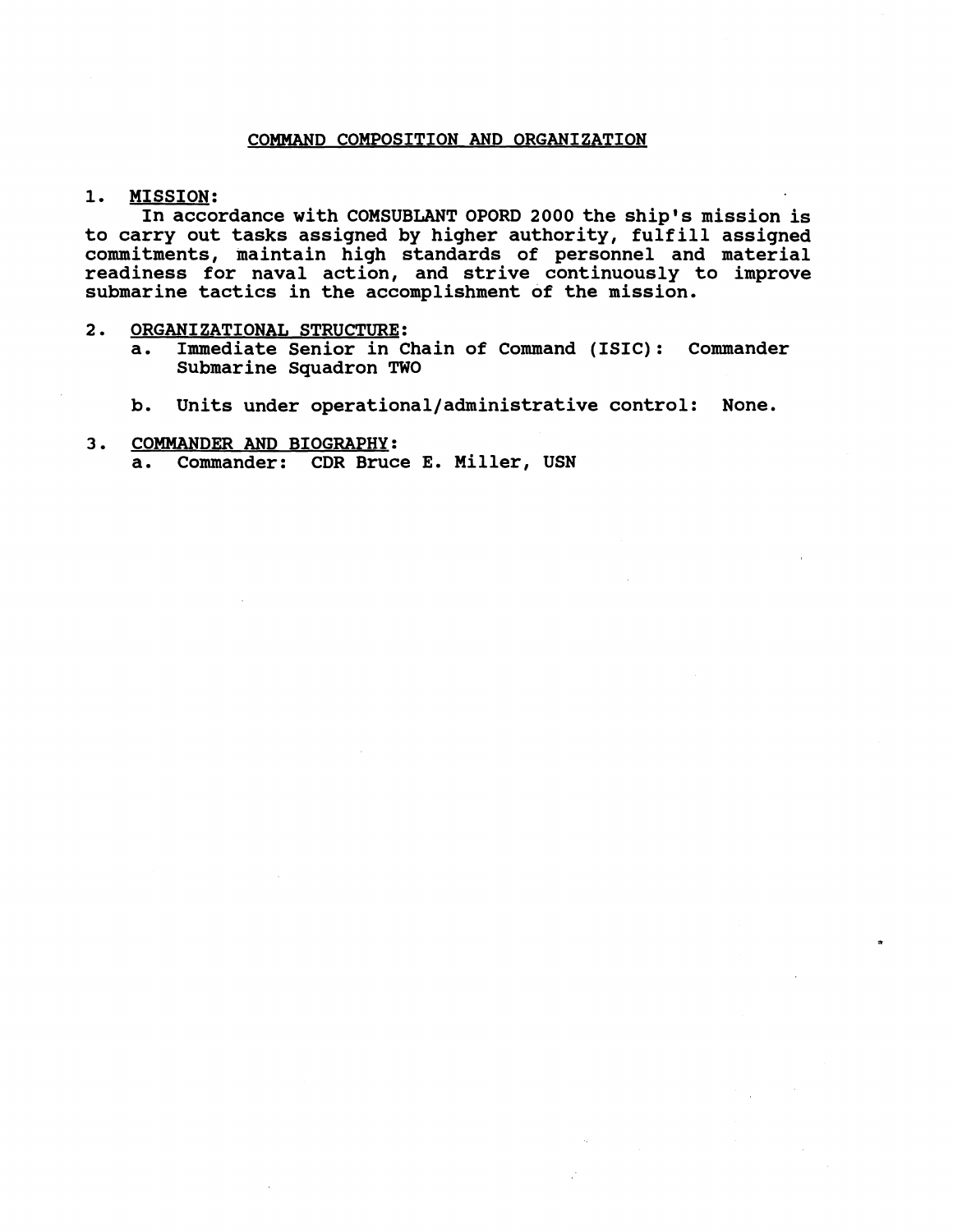# **CHRONOLOGY**

 $\label{eq:2.1} \frac{1}{2} \int_{\mathbb{R}^3} \frac{1}{\sqrt{2}} \, \frac{1}{\sqrt{2}} \, \frac{1}{\sqrt{2}} \, \frac{1}{\sqrt{2}} \, \frac{1}{\sqrt{2}} \, \frac{1}{\sqrt{2}} \, \frac{1}{\sqrt{2}} \, \frac{1}{\sqrt{2}} \, \frac{1}{\sqrt{2}} \, \frac{1}{\sqrt{2}} \, \frac{1}{\sqrt{2}} \, \frac{1}{\sqrt{2}} \, \frac{1}{\sqrt{2}} \, \frac{1}{\sqrt{2}} \, \frac{1}{\sqrt{2}} \, \frac{1}{\sqrt{2}} \,$ 

 $\hat{\mathcal{A}}$ 

| <b>DATE</b>     | <b>EVENT</b>                                                                                                    |
|-----------------|-----------------------------------------------------------------------------------------------------------------|
| <b>JANUARY</b>  |                                                                                                                 |
| $1 - 31$        | Moored Portsmouth Naval Ship Yard (PNSY) for<br>Depot Modernization Period (DMP)                                |
| <b>FEBRUARY</b> |                                                                                                                 |
| $1 - 19$        | Moored PNSY for DMP                                                                                             |
| 20              | Underway from PNSY to conduct Sea<br>Trials                                                                     |
| <b>MARCH</b>    |                                                                                                                 |
| 1               | <b>Moored PNSY</b>                                                                                              |
| 8               | Underway from PNSY to conduct Sea<br>Trials                                                                     |
| 15              | Moored New London, CT                                                                                           |
| <b>APRIL</b>    |                                                                                                                 |
| 12 <sup>°</sup> | Underway from New London, CT to conduct                                                                         |
| 28              | acoustic trials                                                                                                 |
|                 | Moored New London, CT. I)                                                                                       |
| <b>MAY</b>      |                                                                                                                 |
| 7               | Underway from New London, CT for Underway<br>Material Inspection                                                |
| 9               | Moored New London, CT                                                                                           |
| 24<br>28        | Change of Command<br>Underway from New London, CT enroute to Port                                               |
|                 | Everglades, FL                                                                                                  |
| <b>JUNE</b>     |                                                                                                                 |
| 1               | Moored Port Everglades, Fl                                                                                      |
| 10              | Underway from Port Everglades, Fl to conduct<br>Weapons Systems Acceptance Trials, and<br>Midshipmen Operations |
| 25              | Moored New London, CT                                                                                           |
| July            |                                                                                                                 |
| 22              | Underway from New London, CT to participate in<br>Fleetex 4-91                                                  |
| August          |                                                                                                                 |
| 8               | Moored New London, CT                                                                                           |
| 12              | Underway from New London, CT to conduct Phase<br>III Sonar Certification                                        |
| 16<br>19        | Moored New London, CT<br>Underway New London, CT to avoid Hurricane Bob                                         |
|                 |                                                                                                                 |

Encl  $(2)$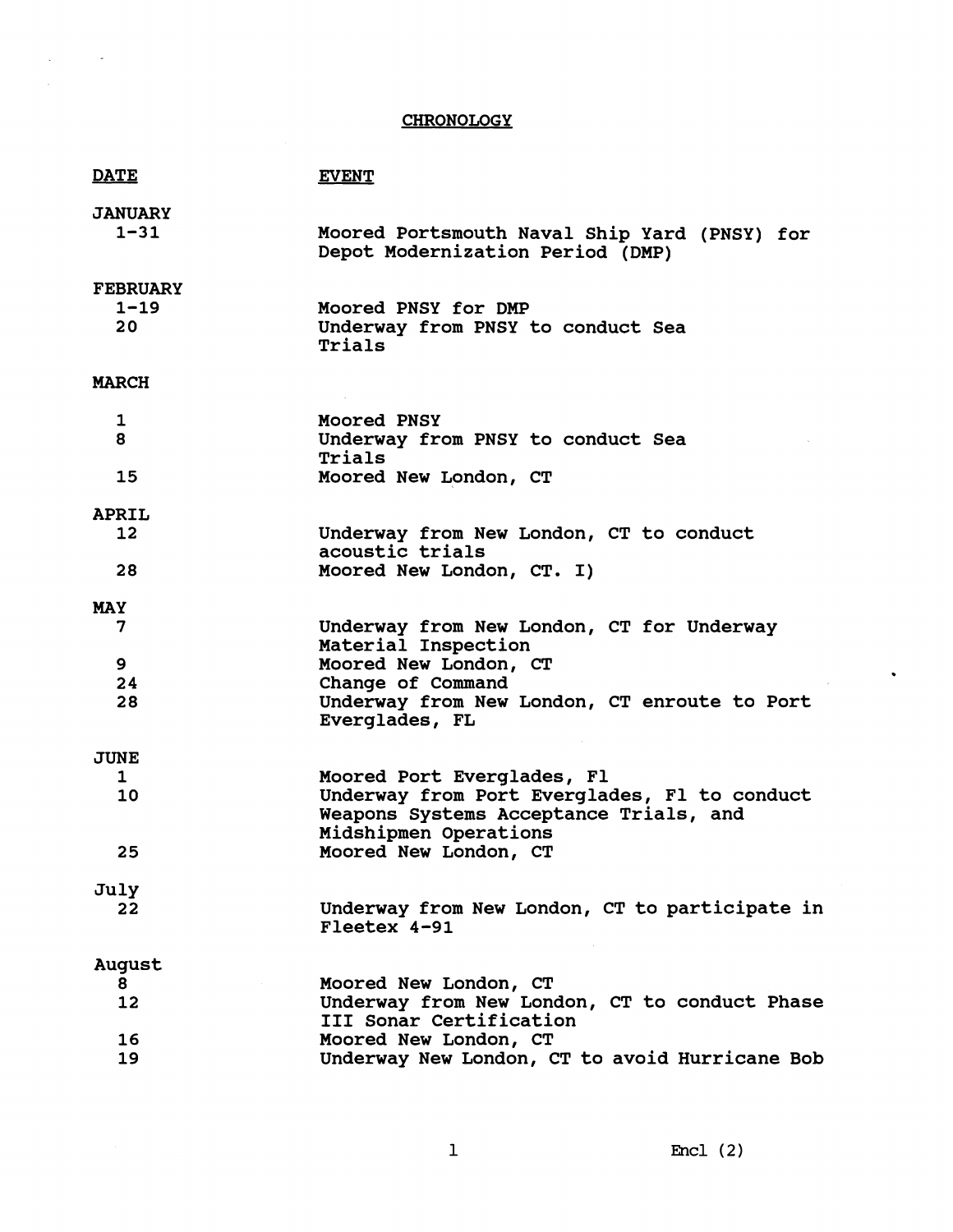| August                  |                                                                                                                   |
|-------------------------|-------------------------------------------------------------------------------------------------------------------|
| 20                      | Moored New London, CT                                                                                             |
| 23                      | Underway New London, CT to conduct Tactical<br>Weapon Certification and participate in Phantom<br>Shadow exercise |
| <b>SEPTEMBER</b>        |                                                                                                                   |
| $\mathbf{2}$            | Moored Roosevelt Roads, Puerto Rico                                                                               |
| $\overline{\mathbf{4}}$ | Underway Roosevelt Roads, Puerto Rico                                                                             |
| 10                      | Moored Roosevelt Roads, Puerto Rico                                                                               |
| 11                      | Underway Roosevelt Roads, Puerto Rico for<br>transit to New London                                                |
| 15                      | Moored New London, CT                                                                                             |
| <b>OCTOBER</b>          |                                                                                                                   |
| 21                      | Underway New London, CT to conduct engineering<br>training.                                                       |
| <b>NOVEMBER</b>         |                                                                                                                   |
| 4                       | Moored Naval Underwater System Center (NUSC)<br>Complex, New London CT                                            |
| 5                       | Underway NUSC Complex, New London CT to conduct                                                                   |
| $\overline{\mathbf{z}}$ | an engineering evaluation.<br>Moored New London, CT                                                               |
| <b>DECEMBER</b>         |                                                                                                                   |
| $\overline{2}$          | Underway New London, CT to participate in<br>USS SARATOGA Advanced Phase Training                                 |
| 16                      | Moored New London, CT                                                                                             |

 $\bullet$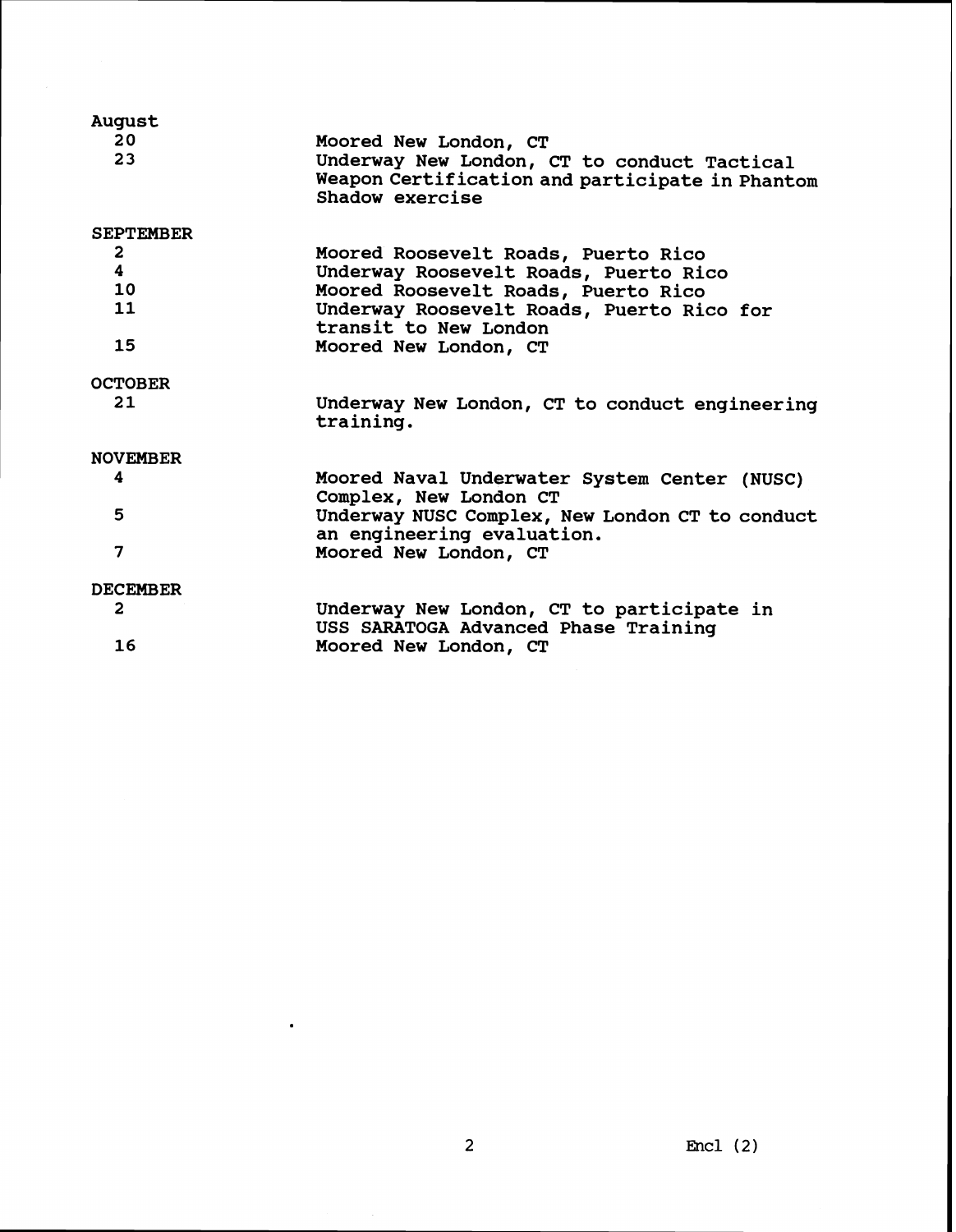## **NARRATIVE**

#### **JANUARY**

**The USS City of Corpus Christi started the new year in Portsmouth Naval Shipyard (PNSY) conducting a Depot Modernization Period (DMP). The ship remained pierside at PNSY conducting the DMP. During this time Phase 2 Crew Certification was completed successfully.** 

## **FEBRUARY**

**The ship remained pierside at PNSY conducting a DMP until 20 February. The beginning of this month was filled with preparations for getting the ship underway following 11 months in the shipyard. On 20 February the ship got underway to perform post DMP Sea Trials.** 

# **MARCH**

**On 1 March USS City Of Corpus Christi returned to PNSY for material repairs. Following a brief maintenance period, the ship got underway from PNSY on 8 March. Sea Trials were completed and the USS CITY OF CORPUS CHRIST1 returned to New London, Ct on 15 March.** 

# **APRIL**

**The ship remained in New London until 12 April. On 12 April the USS CITY OF CORPUS CHRIST1 got underway from New London, CT for additional sea trials and CNO project 225. the ship returned to New London, CT on 28 April.** 

## *MAY*

**The advent of May was dominated by preparations for an upcoming Underway Material Inspection (UMI)** . **On 7 May the ship got underway from New London, CT and commenced the UMI. On 9 May the ship returned to New London, CT and commenced the inport portion of the inspection. The inspection was completed on 10 May. CDR Bruce E. Miller relieved CDR Charles Skolds as Commanding Officer of the USS CITY OF CORPUS CHRIST1 on 24 May. On 28 May the USS CITY OF CORPUS CHRIST1 got underway enroute to Port Everglades, FL.** 

#### **JUNE**

**On 1 June the ship arrived in Port Everglades, FL. While in port the ship conducted Weapons System Accuracy Trials (WSAT) and enjoyed some liberty. On 10 June the USS CITY OF CORPUS CHRIST1 got underway from Port Everglades, F1. Following the completion of WSAT and Midshipmen Operations the ship returned to New London CT. on 25 June and commenced a 1 month upkeep period.**